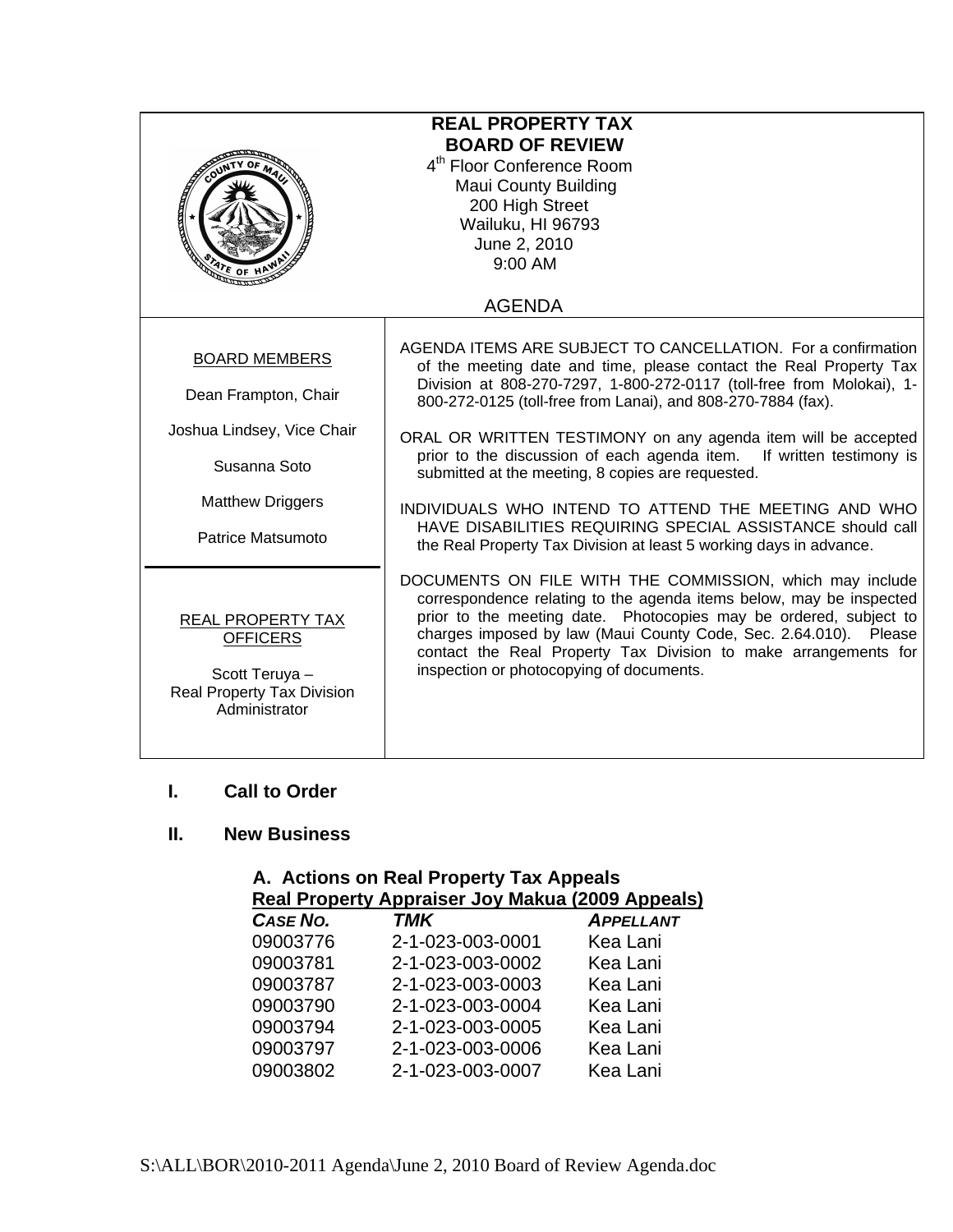## **Real Property Appraiser Joy Makua (2009 Appeals cont'd)**

|          | <u>ncar Froperty Appraiser boy manua (2000 Appeals con</u> |                  |
|----------|------------------------------------------------------------|------------------|
| CASE NO. | TMK                                                        | <b>APPELLANT</b> |
| 09003807 | 2-1-023-003-0008                                           | Kea Lani         |
| 09003813 | 2-1-023-003-0009                                           | Kea Lani         |
| 09003820 | 2-1-023-003-0010                                           | Kea Lani         |
| 09003825 | 2-1-023-003-0011                                           | Kea Lani         |
| 09003830 | 2-1-023-003-0012                                           | Kea Lani         |
| 09003834 | 2-1-023-003-0013                                           | Kea Lani         |
| 09003839 | 2-1-023-003-0014                                           | Kea Lani         |
| 09003844 | 2-1-023-003-0015                                           | Kea Lani         |
| 09003852 | 2-1-023-003-0016                                           | Kea Lani         |
| 09003858 | 2-1-023-003-0017                                           | Kea Lani         |
| 09003863 | 2-1-023-003-0018                                           | Kea Lani         |
| 09003869 | 2-1-023-003-0019                                           | Kea Lani         |
| 09003874 | 2-1-023-003-0020                                           | Kea Lani         |
| 09003881 | 2-1-023-003-0021                                           | Kea Lani         |
| 09003886 | 2-1-023-003-0022                                           | Kea Lani         |
| 09003892 | 2-1-023-003-0023                                           | Kea Lani         |
| 09003897 | 2-1-023-003-0024                                           | Kea Lani         |
| 09003903 | 2-1-023-003-0025                                           | Kea Lani         |
| 09003909 | 2-1-023-003-0026                                           | Kea Lani         |
| 09003923 | 2-1-023-003-0027                                           | Kea Lani         |
| 09003929 | 2-1-023-003-0028                                           | Kea Lani         |
| 09003934 | 2-1-023-003-0039                                           | Kea Lani         |
| 09003940 | 2-1-023-003-0030                                           | Kea Lani         |
| 09003945 | 2-1-023-003-0031                                           | Kea Lani         |
| 09003950 | 2-1-023-003-0032                                           | Kea Lani         |
| 09003955 | 2-1-023-003-0033                                           | Kea Lani         |
| 09003961 | 2-1-023-003-0034                                           | Kea Lani         |
| 09003966 | 2-1-023-003-0035                                           | Kea Lani         |
| 09003970 | 2-1-023-003-0036                                           | Kea Lani         |
| 09003976 | 2-1-023-003-0037                                           | Kea Lani         |
| 09003980 | 2-1-023-003-0038                                           | Kea Lani         |
| 09003985 | 2-1-023-003-0039                                           | Kea Lani         |
| 09003990 | 2-1-023-003-0040                                           | Kea Lani         |
| 09003996 | 2-1-023-003-0041                                           | Kea Lani         |
| 09004001 | 2-1-023-003-0042                                           | Kea Lani         |
| 09004003 | 2-1-023-003-0043                                           | Kea Lani         |
| 09003762 | 2-1-023-003-0044                                           | Kea Lani         |
|          |                                                            |                  |

## **Real Property Appraiser Wes Yoshioka (2008 & 2009 Appeals)**

| CASE NO. | <b>TMK</b>       | <b>APPELLANT</b>          |
|----------|------------------|---------------------------|
| 08001421 | 4-3-010-002-0041 | Kahana LLC                |
| 09006074 | 4-3-010-002-0041 | Kahana LLC                |
| 08001012 | 4-3-010-002-0079 | Wilikinia Properties, LLC |
| 09003288 | 4-3-010-002-0079 | Wilikinia Properties, LLC |
| 08001181 | 4-3-010-002-0084 | Joseph/Judith Bolan       |
| 09003593 | 4-3-010-002-0084 | Joseph/Judith Bolan       |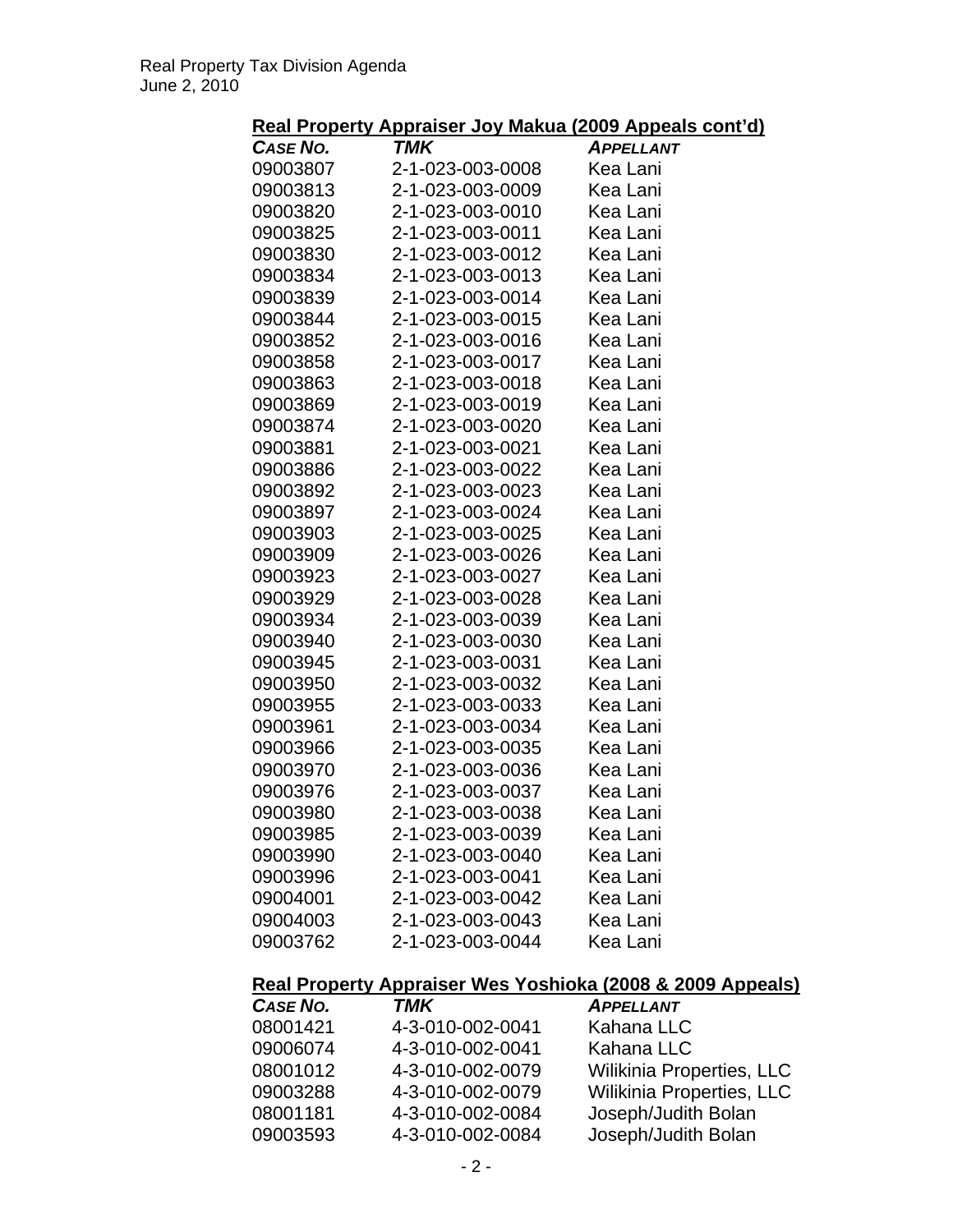| Real Property Appraiser Wes Yoshioka (2008 & 2009 Appeals cont'd) |  |
|-------------------------------------------------------------------|--|
|-------------------------------------------------------------------|--|

| <b>CASE NO.</b> | <b>TMK</b>                                                 | <b>APPELLANT</b>                    |
|-----------------|------------------------------------------------------------|-------------------------------------|
| 08001472        | 4-3-010-002-0089                                           | <b>Knaggs Commercial Properties</b> |
| 09006202        | 4-3-010-002-0089                                           | <b>Knaggs Commercial Properties</b> |
| 08001511        | 4-3-010-002-0091                                           | <b>Sharon Schilling-Baker</b>       |
| 09002752        | 4-3-010-002-0091                                           | <b>Sharon Schilling-Baker</b>       |
| 08001477        | 4-3-010-002-0093                                           | <b>Rebecca/Martin Pease</b>         |
| 09003542        | 4-3-020-002-0093                                           | <b>Rebecca/Martin Pease</b>         |
| 08000818        | 4-3-010-002-0095                                           | Marshal/Bonnie Hughes               |
| 09005791        | 4-3-010-002-0095                                           | Marshal/Bonnie Hughes               |
| 08001356        | 4-3-010-002-0096                                           | Mike Poppoff                        |
| 09003178        | 4-3-010-002-0096                                           | <b>Mike Poppoff</b>                 |
| 08001476        | 4-3-010-002-0103                                           | Craig/Theresa Munson                |
| 09004986        | 4-3-010-002-0103                                           | Craig/Theresa Munson                |
| 08000805        | 4-3-010-002-0104                                           | Stuart J. Jennewein                 |
| 09004600        | 4-3-010-002-0104                                           | Stuart J. Jennewein                 |
| 08001174        | 4-3-010-002-0113                                           | <b>Steve McFadden</b>               |
| 09004574        | 4-3-010-002-0113                                           | <b>Steve McFadden</b>               |
| 08001015        | 4-3-010-002-0126                                           | <b>Terry/Marie Schroeder</b>        |
| 09005072        | 4-3-010-002-0126                                           | <b>Terry/Marie Schroeder</b>        |
| 08000770        | 4-3-010-002-0132                                           | Leslie M. Crouch                    |
| 09006136        | 4-3-010-002-0132                                           | Leslie M. Crouch                    |
| 08001423        | 4-3-010-002-0139                                           | <b>Fred Kavli</b>                   |
| 09005035        | 4-3-010-002-0139                                           | <b>Fred Kavli</b>                   |
| 08000132        | 4-3-010-002-0141                                           | <b>BFP Enterprises, LLC</b>         |
| 09005046        | 4-3-010-002-0141                                           | <b>BFP Enterprises, LLC</b>         |
| 08001301        | 4-3-010-002-0145                                           | <b>Richard/Suzan Chavez</b>         |
| 09006119        | 4-3-010-002-0145                                           | <b>Richard/Suzan Chavez</b>         |
|                 | Real Property Appraiser Wes Yoshioka (2008 Appeals)        |                                     |
| <b>CASE NO.</b> | <b>TMK</b>                                                 | <b>APPELLANT</b>                    |
| 08000636        | 4-3-010-002-0051                                           | Patrick T. Sullivan                 |
| 08000727        | 4-3-010-002-0067                                           | Mary F. Hendrick                    |
| 08000267        | 4-3-010-002-0072                                           | Janice G. Rosse                     |
| 08001241        | 4-3-010-002-0131                                           | George B Kent, Jr. & Assoc.         |
| 08001379        | 4-3-010-002-0133                                           | Robert S. Bayer                     |
|                 | <b>Real Property Appraiser Wes Yoshioka (2009 Appeals)</b> |                                     |
| <b>CASE NO.</b> | <b>TMK</b>                                                 | <b>APPELLANT</b>                    |
| 09003850        | 4-3-010-002-0085                                           | <b>Samuel/Carol Miller</b>          |
| 09004007        | 4-3-010-002-0094                                           | <b>Samuel/Carol Miller</b>          |
| 09003007        | 4-3-010-002-0111                                           | Jed D. Meese                        |
| 09002763        | 4-3-010-002-0114                                           | <b>Rhodes/Herron Trust</b>          |
| 09005011        | 4-3-010-002-0120                                           | <b>Sheldon Goldflam</b>             |
| 09003189        | 4-3-010-002-0125                                           | John A. Michler                     |
| 09003205        | 4-3-010-002-0142                                           | Kennith/Sandra Thompson             |
| 09005000        | 4-3-010-002-0194                                           | Segova Investments LTD              |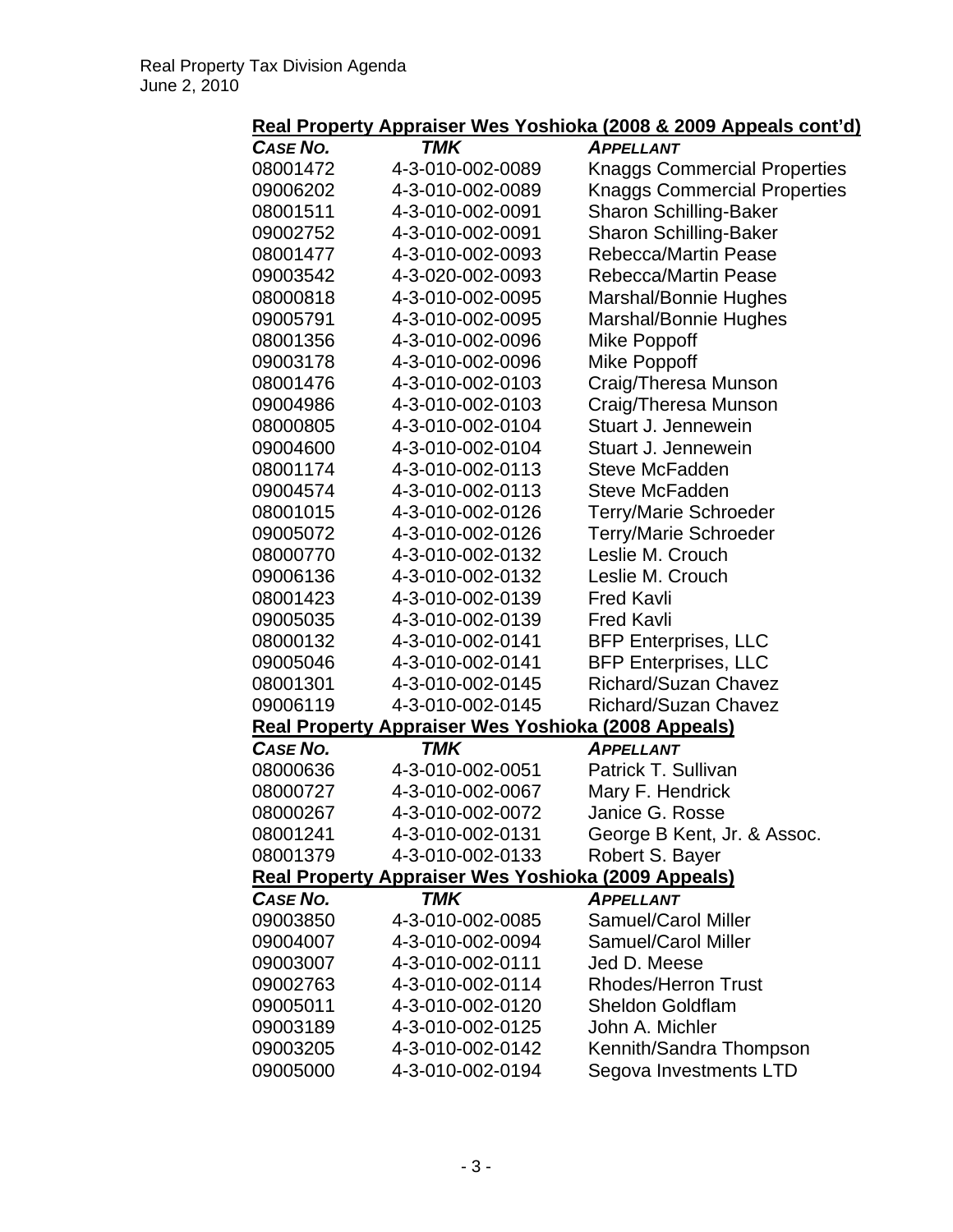### **Real Property Tax Appraiser Edward Pa'a (2009 Appeals)**

| <b>CASE NO.</b> | TMK              | <b>APPELLANT</b>                |
|-----------------|------------------|---------------------------------|
| 09003486        | 4-6-008-003-0000 | Kazi Restaurants of Hawaii      |
| 09003597        | 4-6-008-007-0000 | Lahaina Restoration Foundation  |
| 09004631        | 4-6-008-012-0000 | Diamond Family Investments, LLC |
| 09003489        | 4-6-008-023-0000 | <b>Whaler's Wharf, LTD</b>      |
| 09003490        | 4-6-008-026-0000 | <b>Whaler's Wharf, LTD</b>      |
| 09003491        | 4-6-008-031-0000 | <b>Whaler's Wharf, LTD</b>      |
|                 |                  |                                 |

### **Real Property Tax Appraiser Kyle Shimizu (2009 Appeals)**

| CASE NO. | TMK              | <b>APPELLANT</b>                      |
|----------|------------------|---------------------------------------|
| 09006165 | 2-2-020-043-0000 | <b>Ted Rabinowitsh</b>                |
| 09003492 | 2-2-020-079-0000 | <b>Ungar-Shapiro Family Foundtion</b> |
| 09003291 | 2-3-002-130-0000 | Fred/Joanne Hearl                     |
| 09004981 | 2-3-012-074-0000 | Craig/Teena Rasmussen                 |

### **Real Property Tax Appraiser Scott Wells (2009 Appeals)**

| CASE NO. | <b>TMK</b>       | <b>APPELLANT</b>                  |
|----------|------------------|-----------------------------------|
| 09005817 | 2-4-012-049-0000 | Wei Qi, LLC                       |
| 09004475 | 2-4-013-090-0000 | <b>Todd/Kathleen Thuro</b>        |
| 09002830 | 2-4-013-101-0000 | Michael S. Howden                 |
| 09003510 | 2-4-021-020-0000 | Peter and Paul Moskow             |
| 09003115 | 2-4-022-004-0000 | Jamie L. Lawrence                 |
| 09006190 | 2-4-023-028-0000 | <b>Michael Salisbury</b>          |
| 09002729 | 2-4-023-099-0000 | Multi-Media, Inc.                 |
| 09003092 | 2-4-031-001-0000 | Jerrel C. Barto                   |
| 09003476 | 2-4-041-012-0000 | <b>Melissa Marie Novak Suarez</b> |

#### **Real Property Tax Appraiser Lewis Dela Cruz (2009 Appeals)**

| CASE NO. | <b>TMK</b>       | <b>APPELLANT</b>             |
|----------|------------------|------------------------------|
| 09003354 | 3-3-008-058-0000 | Anthony J. Otsuka            |
| 09003348 | 3-3-011-085-0000 | Marcus/Brenda Ohlheiser      |
| 09004654 | 3-4-039-025-0002 | <b>Stuart Brandel</b>        |
| 09003521 | 3-4-042-005-0000 | Richard K. Itamura           |
| 09003445 | 3-5-013-073-0000 | Charles J. Nunes, Jr.        |
| 09003567 | 3-5-013-157-0000 | Rodrigo/Evangeline Bumanglag |
| 09003098 | 3-5-014-029-0000 | Colin F. Yamamoto            |
| 09003477 | 3-5-025-040-0000 | Russell A. Kelm              |
| 09003626 | 3-5-032-051-0000 | David/Mary Hunter            |
| 09003619 | 3-5-032-101-0000 | David/Mary Hunter            |
|          |                  |                              |

## **Real Property Appraiser Grant Nakama (2009 Appeals)**

| CASE NO. | TMK              | <b>APPELLANT</b>             |
|----------|------------------|------------------------------|
| 09002715 | 3-4-008-069-0000 | David Sheetz                 |
| 09004786 | 3-4-044-026-0000 | Olinda Country Estates, Inc. |
| 09005959 | 3-4-025-049-0000 | Olinda Country Estates, Inc. |
| 09002972 | 3-4-020-078-0000 | Bicara, LTD                  |
| 09004839 | 3-4-011-008-0000 | Gulsons, LLC                 |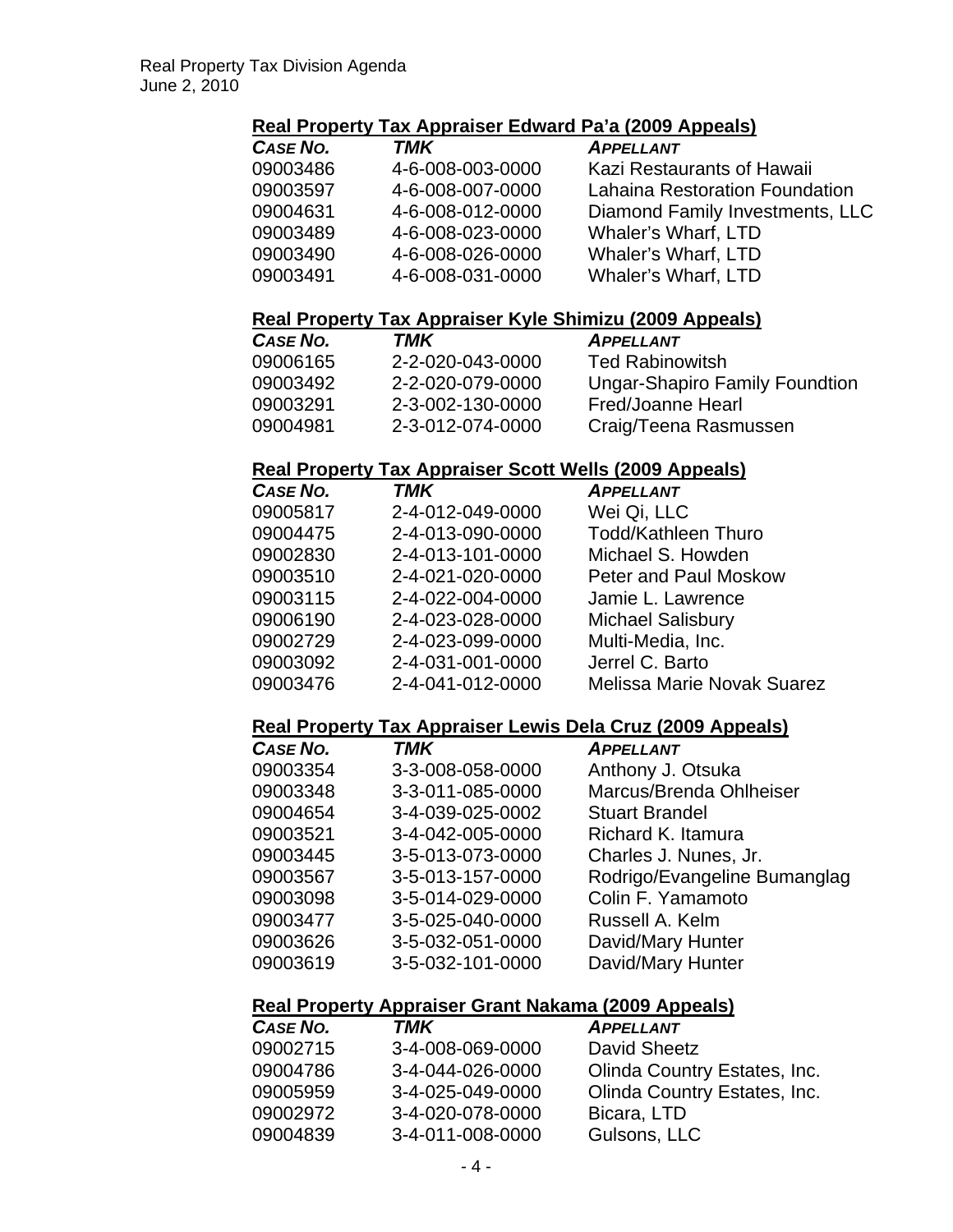# **Real Property Appraiser Grant Nakama (2009 Appeals cont'd)**

| <u></u>         | .                | <u></u><br><u></u>          |
|-----------------|------------------|-----------------------------|
| <b>CASE NO.</b> | TMK              | <b>APPELLANT</b>            |
| 09004846        | 3-4-021-027-0000 | Gulsons, LLC                |
| 09004854        | 3-4-038-021-0000 | Gulsons, LLC                |
| 09004932        | 3-4-038-042-0000 | Gulsons, LLC                |
| 09005022        | 3-4-023-012-0000 | Moowaa Investments, LLC     |
| 09004105        | 3-5-001-081-0001 | Milo Court at Kehalani, LLC |
| 09004116        | 3-5-001-081-0002 | Milo Court at Kehalani, LLC |
| 09004120        | 3-5-001-081-0003 | Milo Court at Kehalani, LLC |
| 09004125        | 3-5-001-081-0004 | Milo Court at Kehalani, LLC |
| 09004127        | 3-5-001-081-0005 | Milo Court at Kehalani, LLC |
| 09004130        | 3-5-001-081-0006 | Milo Court at Kehalani, LLC |
| 09004133        | 3-5-001-081-0007 | Milo Court at Kehalani, LLC |
| 09004136        | 3-5-001-081-0008 | Milo Court at Kehalani, LLC |
| 09004140        | 3-5-001-081-0009 | Milo Court at Kehalani, LLC |
| 09004142        | 3-5-001-081-0010 | Milo Court at Kehalani, LLC |
| 09004146        | 3-5-001-081-0011 | Milo Court at Kehalani, LLC |
| 09004149        | 3-5-001-081-0012 | Milo Court at Kehalani, LLC |
| 09004157        | 3-5-001-081-0013 | Milo Court at Kehalani, LLC |
| 09004160        | 3-5-001-081-0014 | Milo Court at Kehalani, LLC |
| 09004165        | 3-5-001-081-0015 | Milo Court at Kehalani, LLC |
| 09004168        | 3-5-001-081-0016 | Milo Court at Kehalani, LLC |
| 09004172        | 3-5-001-081-0017 | Milo Court at Kehalani, LLC |
| 09004174        | 3-5-001-081-0018 | Milo Court at Kehalani, LLC |
| 09004176        | 3-5-001-081-0019 | Milo Court at Kehalani, LLC |
| 09004178        | 3-5-001-081-0020 | Milo Court at Kehalani, LLC |
| 09004180        | 3-5-001-081-0021 | Milo Court at Kehalani, LLC |
| 09004182        | 3-5-001-081-0022 |                             |
| 09004185        | 3-5-001-081-0023 | Milo Court at Kehalani, LLC |
|                 |                  | Milo Court at Kehalani, LLC |
| 09004208        | 3-5-001-081-0024 | Milo Court at Kehalani, LLC |
| 09004210        | 3-5-001-081-0025 | Milo Court at Kehalani, LLC |
| 09004211        | 3-5-001-081-0026 | Milo Court at Kehalani, LLC |
| 09004214        | 3-5-001-081-0027 | Milo Court at Kehalani, LLC |
| 09004217        | 3-5-001-081-0028 | Milo Court at Kehalani, LLC |
| 09004220        | 3-5-001-081-0029 | Milo Court at Kehalani, LLC |
| 09004223        | 3-5-001-081-0030 | Milo Court at Kehalani, LLC |
| 09004224        | 3-5-001-081-0031 | Milo Court at Kehalani, LLC |
| 09004226        | 3-5-001-081-0032 | Milo Court at Kehalani, LLC |
| 09004228        | 3-5-001-081-0033 | Milo Court at Kehalani, LLC |
| 09004231        | 3-5-001-081-0034 | Milo Court at Kehalani, LLC |
| 09004239        | 3-5-001-081-0035 | Milo Court at Kehalani, LLC |
| 09004243        | 3-5-001-081-0036 | Milo Court at Kehalani, LLC |
| 09004246        | 3-5-001-081-0037 | Milo Court at Kehalani, LLC |
| 09004249        | 3-5-001-081-0038 | Milo Court at Kehalani, LLC |
| 09004252        | 3-5-001-081-0039 | Milo Court at Kehalani, LLC |
| 09004256        | 3-5-001-081-0040 | Milo Court at Kehalani, LLC |
| 09004260        | 3-5-001-081-0041 | Milo Court at Kehalani, LLC |
| 09004263        | 3-5-001-081-0042 | Milo Court at Kehalani, LLC |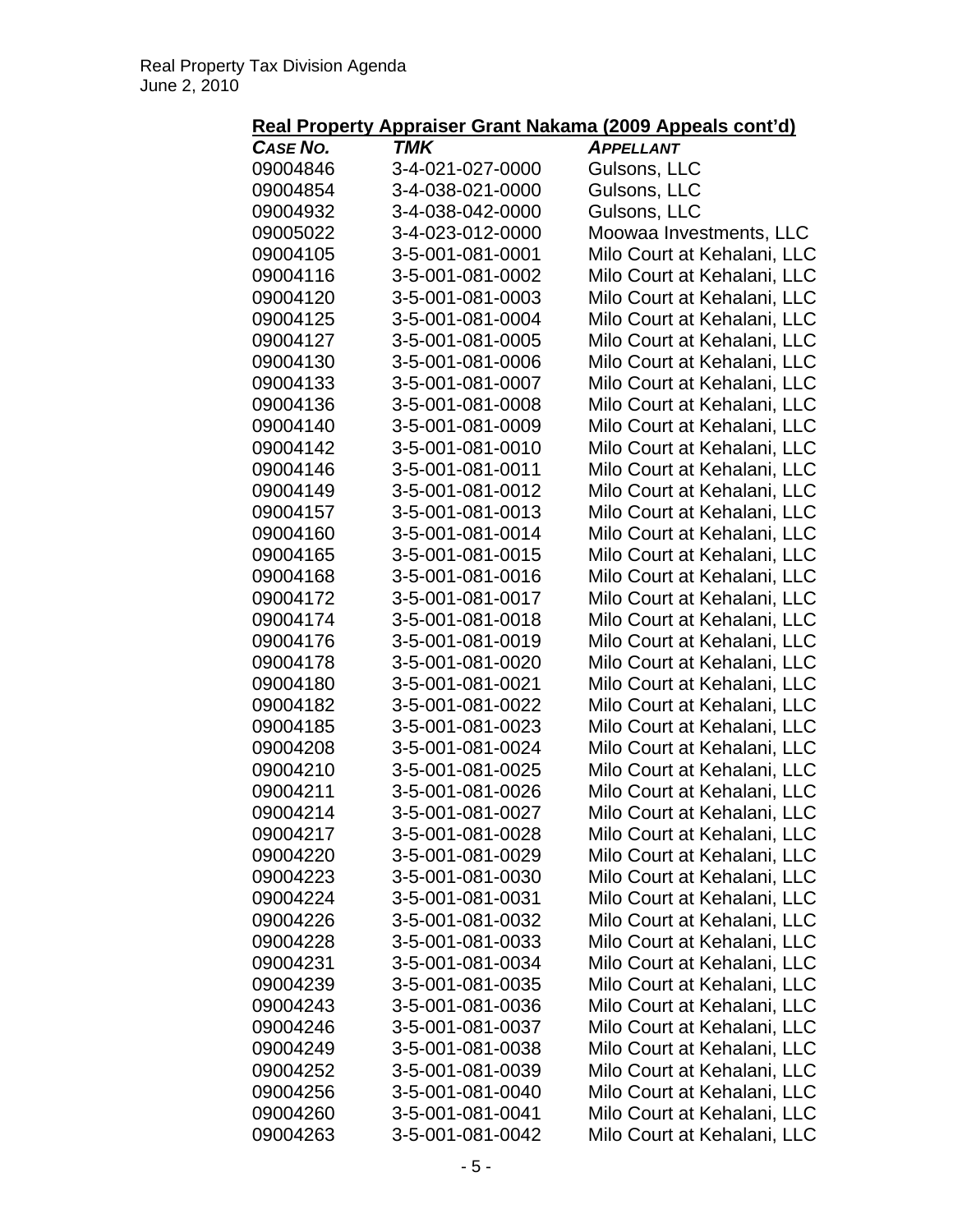|  | Real Property Appraiser Grant Nakama (2009 Appeals cont'd) |  |  |
|--|------------------------------------------------------------|--|--|
|  |                                                            |  |  |

| .                                                | .                | איו שטט<br><u>, , , , , , , , , , , ,</u> |
|--------------------------------------------------|------------------|-------------------------------------------|
| <b>CASE NO.</b>                                  | TMK              | <b>APPELLANT</b>                          |
| 09004267                                         | 3-5-001-081-0043 | Milo Court at Kehalani, LLC               |
| 09004270                                         | 3-5-001-081-0044 | Milo Court at Kehalani, LLC               |
| 09004271                                         | 3-5-001-081-0045 | Milo Court at Kehalani, LLC               |
| 09004274                                         | 3-5-001-081-0046 | Milo Court at Kehalani, LLC               |
| 09004277                                         | 3-5-001-081-0047 | Milo Court at Kehalani, LLC               |
| 09004220                                         | 3-5-001-081-0029 | Milo Court at Kehalani, LLC               |
| 09004223                                         | 3-5-001-081-0030 | Milo Court at Kehalani, LLC               |
| 09004224                                         | 3-5-001-081-0031 | Milo Court at Kehalani, LLC               |
| 09004226                                         | 3-5-001-081-0032 | Milo Court at Kehalani, LLC               |
| 09004228                                         | 3-5-001-081-0033 | Milo Court at Kehalani, LLC               |
| 09004231                                         | 3-5-001-081-0034 | Milo Court at Kehalani, LLC               |
| 09004239                                         | 3-5-001-081-0035 | Milo Court at Kehalani, LLC               |
| 09004243                                         | 3-5-001-081-0036 | Milo Court at Kehalani, LLC               |
| 09004246                                         | 3-5-001-081-0037 | Milo Court at Kehalani, LLC               |
| 09004249                                         | 3-5-001-081-0038 | Milo Court at Kehalani, LLC               |
| 09004252                                         | 3-5-001-081-0039 | Milo Court at Kehalani, LLC               |
| 09004256                                         | 3-5-001-081-0040 | Milo Court at Kehalani, LLC               |
| 09004260                                         | 3-5-001-081-0041 | Milo Court at Kehalani, LLC               |
| 09004263                                         | 3-5-001-081-0042 | Milo Court at Kehalani, LLC               |
| 09004267                                         | 3-5-001-081-0043 | Milo Court at Kehalani, LLC               |
| 09004270                                         | 3-5-001-081-0044 | Milo Court at Kehalani, LLC               |
| 09004271                                         | 3-5-001-081-0045 | Milo Court at Kehalani, LLC               |
| 09004274                                         | 3-5-001-081-0046 | Milo Court at Kehalani, LLC               |
| 09004277                                         | 3-5-001-081-0047 | Milo Court at Kehalani, LLC               |
| 09004281                                         | 3-5-001-081-0048 | Milo Court at Kehalani, LLC               |
| 09004286                                         | 3-5-001-081-0049 | Milo Court at Kehalani, LLC               |
| 09004288                                         | 3-5-001-081-0050 | Milo Court at Kehalani, LLC               |
| 09004291                                         | 3-5-001-081-0051 | Milo Court at Kehalani, LLC               |
| 09004296                                         | 3-5-001-081-0052 | Milo Court at Kehalani, LLC               |
| 09004299                                         | 3-5-001-081-0053 | Milo Court at Kehalani, LLC               |
| 09004304                                         | 3-5-001-081-0054 | Milo Court at Kehalani, LLC               |
|                                                  |                  |                                           |
| Real Property Appraiser Joshua Po'ouahi Appeals) |                  |                                           |
| <b>CASE NO.</b>                                  | <b>TMK</b>       | <b>APPELLANT</b>                          |
| 09003029                                         | 3-8-096-001-0000 | VP & PK (ML) LLC                          |

| <b>CASE NO.</b> | I MK             | <b>APPELLANT</b> |
|-----------------|------------------|------------------|
| 09003029        | 3-8-096-001-0000 | VP & PK (ML) LLC |
| 09003032        | 3-8-096-002-0000 | VP & PK (ML) LLC |
| 09003034        | 3-8-096-003-0000 | VP & PK (ML) LLC |
| 09003037        | 3-8-096-004-0000 | VP & PK (ML) LLC |
| 09003040        | 3-8-096-005-0000 | VP & PK (ML) LLC |
| 09003044        | 3-8-096-006-0000 | VP & PK (ML) LLC |
| 09003047        | 3-8-096-007-0000 | VP & PK (ML) LLC |
| 09003052        | 3-8-096-008-0000 | VP & PK (ML) LLC |
| 09003056        | 3-8-096-009-0000 | VP & PK (ML) LLC |
| 09003058        | 3-8-096-010-0000 | VP & PK (ML) LLC |
| 09003060        | 3-8-096-011-0000 | VP & PK (ML) LLC |
| 09003066        | 3-8-096-012-0000 | VP & PK (ML) LLC |
|                 |                  |                  |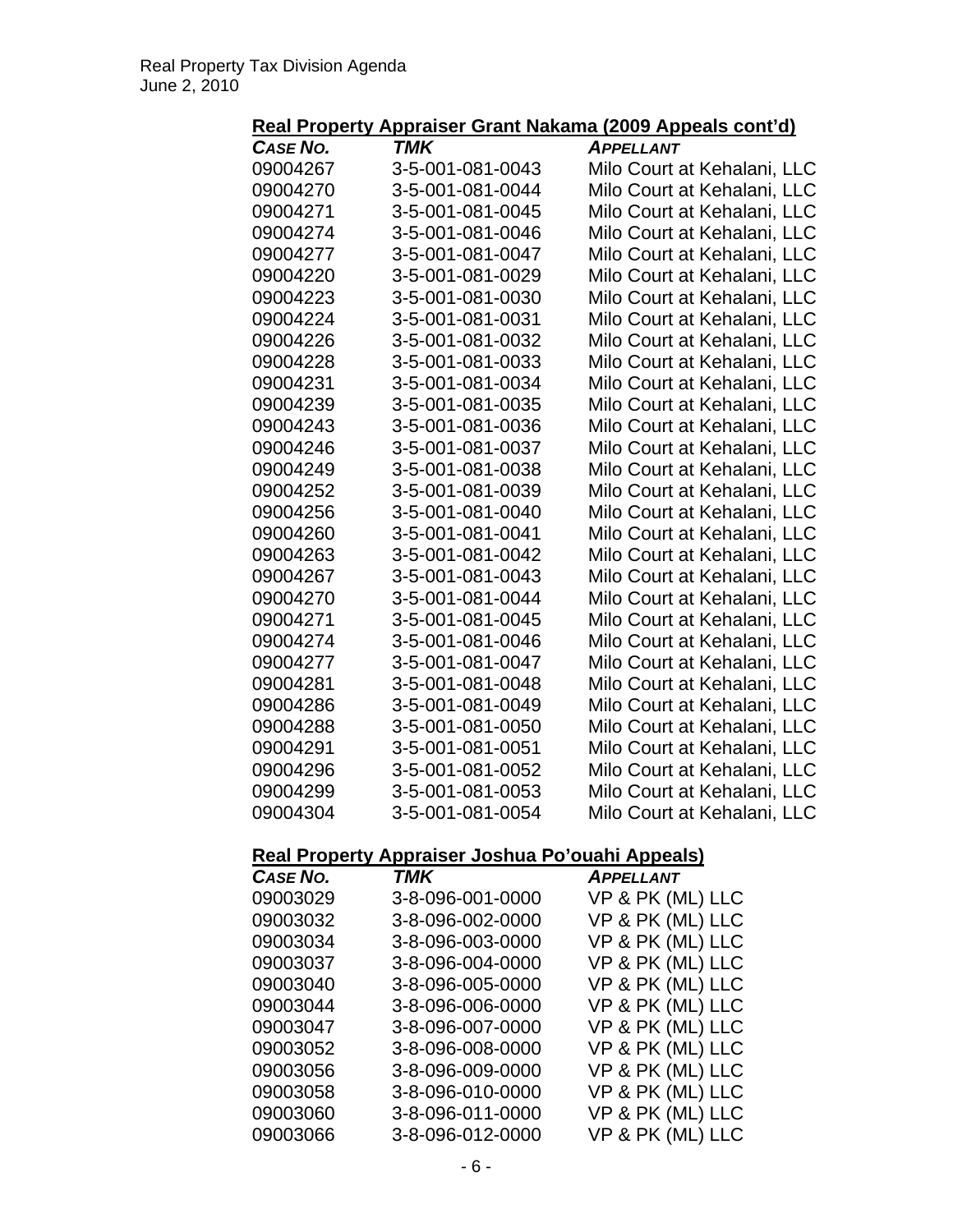| <b>CASE NO.</b> | TMK              | <b>APPELLANT</b> |
|-----------------|------------------|------------------|
| 09003069        | 3-8-096-013-0000 | VP & PK (ML) LLC |
| 09003076        | 3-8-096-014-0000 | VP & PK (ML) LLC |
| 09003085        | 3-8-096-015-0000 | VP & PK (ML) LLC |
| 09003096        | 3-8-096-016-0000 | VP & PK (ML) LLC |
| 09003103        | 3-8-096-017-0000 | VP & PK (ML) LLC |
| 09003108        | 3-8-096-018-0000 | VP & PK (ML) LLC |
| 09003111        | 3-8-096-019-0000 | VP & PK (ML) LLC |
| 09003118        | 3-8-096-020-0000 | VP & PK (ML) LLC |
| 09003125        | 3-8-096-021-0000 | VP & PK (ML) LLC |
| 09003128        | 3-8-096-022-0000 | VP & PK (ML) LLC |
| 09003140        | 3-8-096-023-0000 | VP & PK (ML) LLC |
| 09003143        | 3-8-096-024-0000 | VP & PK (ML) LLC |
| 09003186        | 3-8-096-025-0000 | VP & PK (ML) LLC |
| 09003193        | 3-8-096-026-0000 | VP & PK (ML) LLC |
| 09003195        | 3-8-096-027-0000 | VP & PK (ML) LLC |
| 09003197        | 3-8-096-028-0000 | VP & PK (ML) LLC |
| 09003199        | 3-8-096-029-0000 | VP & PK (ML) LLC |
| 09003202        | 3-8-096-030-0000 | VP & PK (ML) LLC |
| 09003209        | 3-8-096-031-0000 | VP & PK (ML) LLC |
| 09003213        | 3-8-096-032-0000 | VP & PK (ML) LLC |
| 09003216        | 3-8-096-033-0000 | VP & PK (ML) LLC |
| 09003220        | 3-8-096-034-0000 | VP & PK (ML) LLC |
| 09003224        | 3-8-096-035-0000 | VP & PK (ML) LLC |
| 09003228        | 3-8-096-036-0000 | VP & PK (ML) LLC |
| 09003231        | 3-8-096-037-0000 | VP & PK (ML) LLC |
| 09003232        | 3-8-096-038-0000 | VP & PK (ML) LLC |
| 09003235        | 3-8-096-039-0000 | VP & PK (ML) LLC |
| 09003237        | 3-8-096-040-0000 | VP & PK (ML) LLC |
| 09003241        | 3-8-096-041-0000 | VP & PK (ML) LLC |
| 09003244        | 3-8-096-042-0000 | VP & PK (ML) LLC |
| 09003248        | 3-8-096-043-0000 | VP & PK (ML) LLC |
| 09003251        | 3-8-096-044-0000 | VP & PK (ML) LLC |
| 09003254        | 3-8-096-045-0000 | VP & PK (ML) LLC |
| 09003257        | 3-8-096-046-0000 | VP & PK (ML) LLC |
| 09003261        | 3-8-096-047-0000 | VP & PK (ML) LLC |
| 09003262        | 3-8-096-048-0000 | VP & PK (ML) LLC |
| 09003263        | 3-8-096-049-0000 | VP & PK (ML) LLC |
| 09003264        | 3-8-096-050-0000 | VP & PK (ML) LLC |
| 09003266        | 3-8-096-051-0000 | VP & PK (ML) LLC |

#### **III. Status of Appeals**

Number of appeals active and pending by land class.